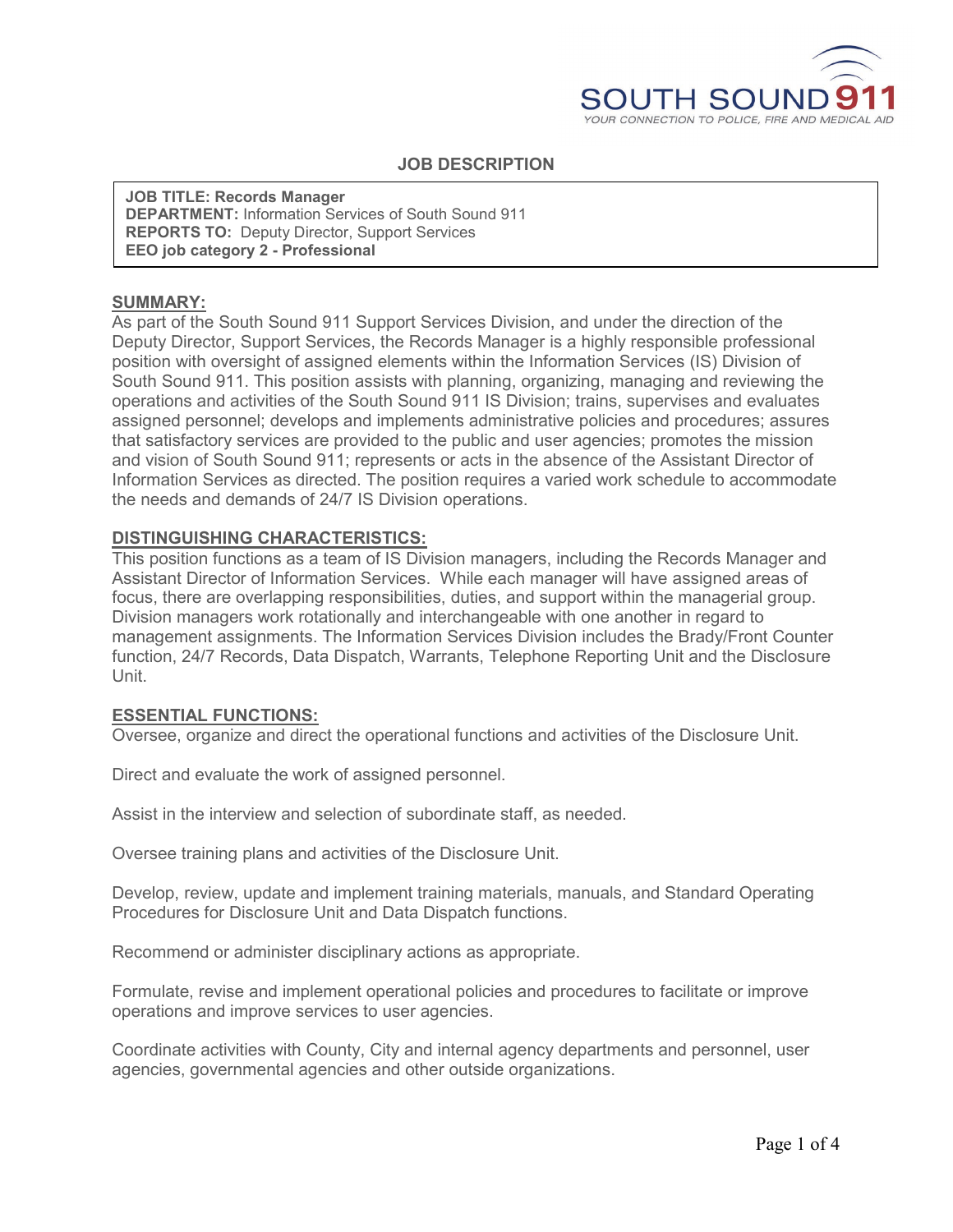Monitor and control expenditures, as assigned; evaluate and recommend the purchase of equipment and materials as appropriate.

Attend and chair various meetings; serve as management representative at meetings, on committees and during labor contract negotiations as required.

Compile and analyze statistics, information and data to evaluate, develop or modify present procedures and policies and future plans, goals and objectives.

Maintain or oversee the maintenance of various records and files related to division operations and activities; assure confidentiality of department records and information.

Provide information, advice and direction to user agencies as required and provide assistance to citizens as requested.

Compile information and prepare reports concerning division activities as required.

Monitor operations to assure compliance with applicable federal, State and local laws, rules and regulations, policy and standard operating procedures.

Performs TAC duties for the agency, ensures employees of South Sound 911 are CJIS or ACCESS compliant, transfers monthly NIBRS crime statistics to the state (WASPC), coordinates audits with WSP, LNIX NW, and DOL.

Perform duties as the agency's Pubic Records Officer.

#### **REQUIRED ABILITY, KNOWLEDGE AND EXPECTATIONS:**

Knowledge of protocols, practices and techniques of public records management. Have a working knowledge of public disclosure laws.

Knowledge of principles and practices of public administration, supervision and training. Maintain current understanding of applicable financial and budget laws, codes, regulations, policies and procedures.

Work confidentially and with discretion, and maintain a professional demeanor while resolving emotional issues with personnel at all levels of the organization.

Ability to flex work schedule to various days of the week and times of day, to accommodate the needs and demands of 24/7 Records Division operations.

Fluent use of the English language.

Understand and follow written and verbal instructions.

Understand and interpret complex rules and procedures.

Read, interpret, explain, apply and follow applicable laws, ordinances, codes, regulations, policies and procedures.

Work appropriately with confidential material and information.

Work with speed and accuracy.

Proficient with standard suite of Microsoft Office software and database applications, fax machine, and phone system.

Exercise a high degree of independent judgment in problem solving and decision-making. Organize work with many interruptions and multiple tasks to meet schedules and timelines. Communicate efficiently and effectively both orally and in writing using tact, patience and courtesy.

Maintain cooperative and effective working relationships with others.

Analyze situations quickly and adopt an effective course of action.

Be reliable, dependable and report for work on a consistent basis.

Follow safety rules and regulations.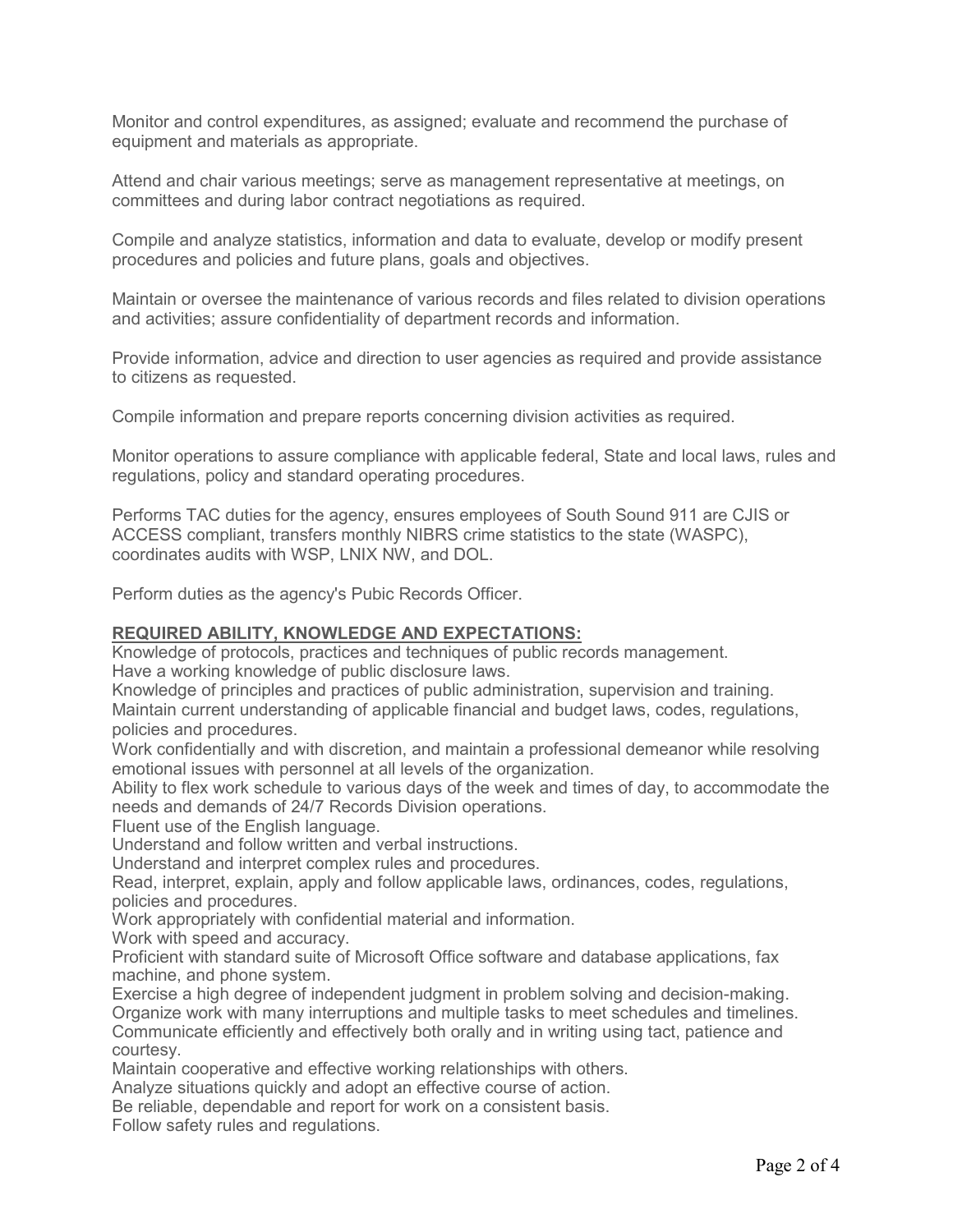# **QUALIFICATIONS:**

Training and/or coursework with emphasis in business, public administration, records management, public disclosure or a related field and four years of supervisory experience. Prior supervisory or management experience in records management is highly desired.

# **DESIRED QUALIFICATIONS:**

Graduation from an accredited four-year college or university with emphasis in business, public administration or a related field, or Associate's Degree with continued coursework or specified educational plan leading to graduation from an accredited four-year college or university with emphasis in public administration or related field.

#### **PHYSICAL REQUIREMENTS:**

The physical demands described here are representative of those that must be met by an employee to successfully perform the essential functions of this job. Reasonable accommodations may be made to enable individuals with disabilities to perform the essential functions.

While performing the duties of this job, the employee is regularly required to sit at a computer terminal, frequent walking both indoors and out; use hands to finger, handle, or feel and talk or hear. The employee is frequently required to reach with hands and arms. The employee is occasionally required to stand, stoop, or kneel. The employee must occasionally lift and/or move up to 25 pounds. Specific vision abilities required by this job include close vision, distance vision, peripheral vision, depth perception and ability to adjust focus.

#### **WORKING ENVIRONMENT:**

Indoor climate-controlled office environment. The noise level in the work environment is usually quiet.

# **MACHINES/TOOLS/EQUIPMENT/WORK AIDS:**

Personal computer, copy machines, telephone, fax machine, E-mail, calculators, printers.

**POTENTIAL HAZARDS**: The hazards are consistent within an office environment.

| <b>Activity</b> | <b>Percentage of time</b> | <b>Activity</b> | <b>Pounds</b> |
|-----------------|---------------------------|-----------------|---------------|
| Standing        | 10% of time               | Pulling         | 25 lbs.       |
| Walking         | 10% of time               | Pushing         | 25 lbs.       |
| Sitting         | 80% of time               | _ifting         | 25 lbs.       |
|                 |                           | Carrying        | 25 lbs.       |

# **ANALYSIS OF PHYSICAL DEMANDS OF POSITION**

The following abilities are required to perform the essential job functions:

| Hearing                 | <b>YFS</b> |
|-------------------------|------------|
| Seeing                  | <b>YFS</b> |
| <b>Depth Perception</b> | NΛ         |
| Color Vision            |            |

Seldom to occasionally the position will require the following activities: Stooping, Crouching, Crawling, Climbing, Balancing and Kneeling.

# **ADDITIONAL COMMENTS:**

The statements herein are intended to describe the general nature and level of work performed by employee(s) in this job title. The statements are not a complete list of responsibilities, duties